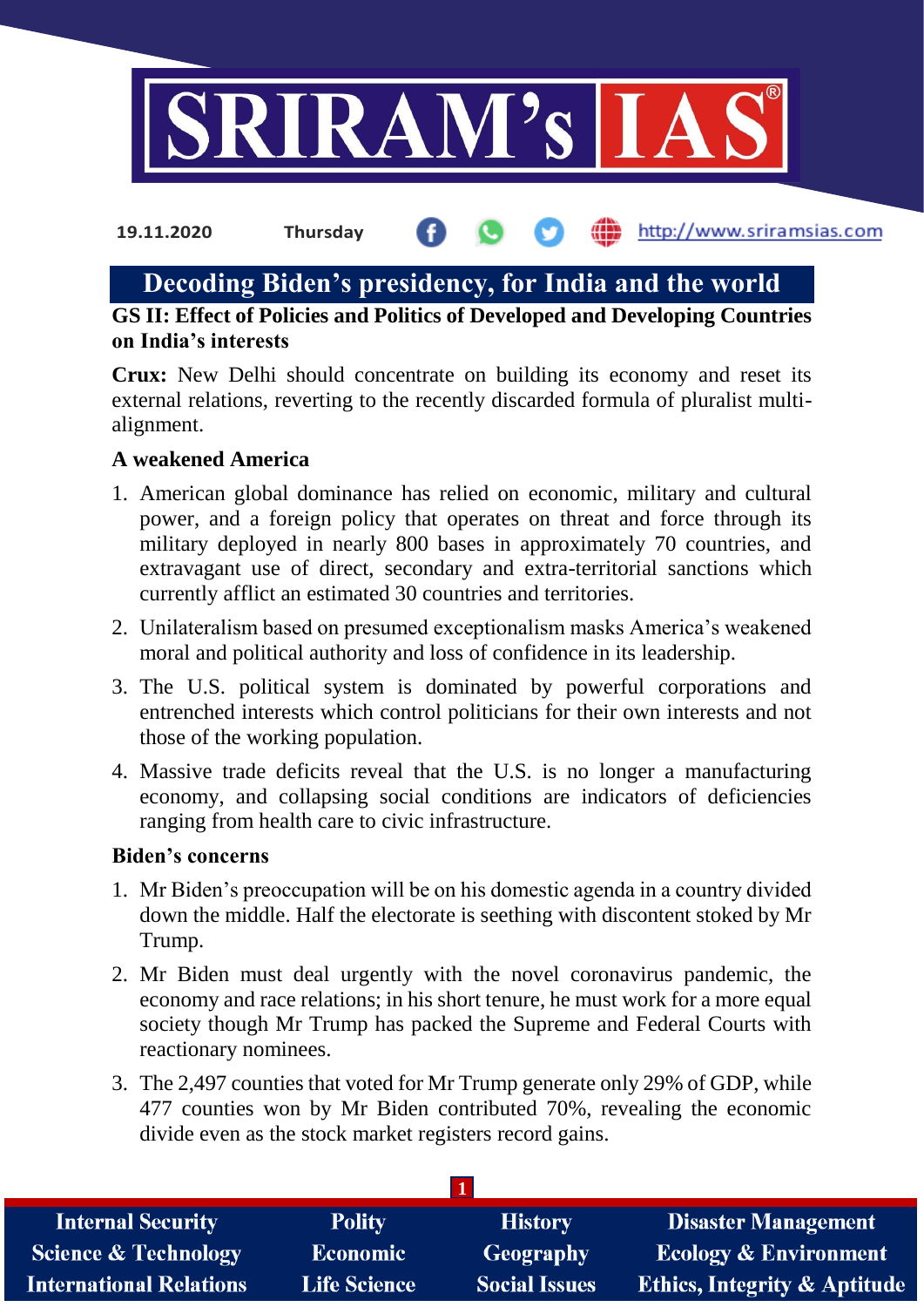

- **fin** http://www.sriramsias.com **19.11.2020 Thursday**
- 4. Mr Biden is an emollient politician with political skills, but because Trumpism looms so large, much will depend on his relationship with the Senate.
- 5. The Senate has the right to confirm 1,200 of Mr Biden's appointments, endorse or reject treaties, and can frustrate restoration of membership of the World Health Organization, the Climate Change accord, the Iran nuclear deal, and restoring credibility to the World Trade Organization.

#### **Conclusion:**

The United States is the nation of shopkeepers. American business regards China as a major market and driver of its economic prospects, as do Japan and Australia. Without the impetus, driven for blatantly political purposes, of the Trump administration, the future viability of the Quad formation is in doubt. New Delhi should concentrate on building its economy and reset its external relations, reverting to the recently discarded formula of pluralist multi-alignment.

# **New challenges**

## **GS II: Effect of Policies and Politics of Developed and Developing Countries on India's interests**

**Context:** With the late-night call on Tuesday between Prime Minister Narendra Modi and U.S. President-elect Joseph Biden done, Indian and U.S. officials can begin their formal interactions on the future of bilateral relations.

### **Highlights:**

- 1. According to the readouts, the leaders committed to strengthening the Indo-U.S. Comprehensive "Global" Strategic Partnership, and cooperating on global challenges including the COVID-19 pandemic, affordable vaccines, climate change and the Indo-Pacific region.
- 2. Mr Biden's readout also included "strengthening democracy at home and abroad", which was dropped from the MEA version, indicating New Delhi's discomfort. Critical and recent comments made by Mr Biden and Vice-President-elect Kamala Harris over Jammu and Kashmir, the Citizenship (Amendment) Act and actions against NGOs should not make the Modi government shy from engaging with the U.S. on these issues.

| <b>Internal Security</b>        | <b>Polity</b>       | <b>History</b>       | Disaster Management                     |  |
|---------------------------------|---------------------|----------------------|-----------------------------------------|--|
| <b>Science &amp; Technology</b> | Economic            | Geography            | <b>Ecology &amp; Environment</b>        |  |
| <b>International Relations</b>  | <b>Life Science</b> | <b>Social Issues</b> | <b>Ethics, Integrity &amp; Aptitude</b> |  |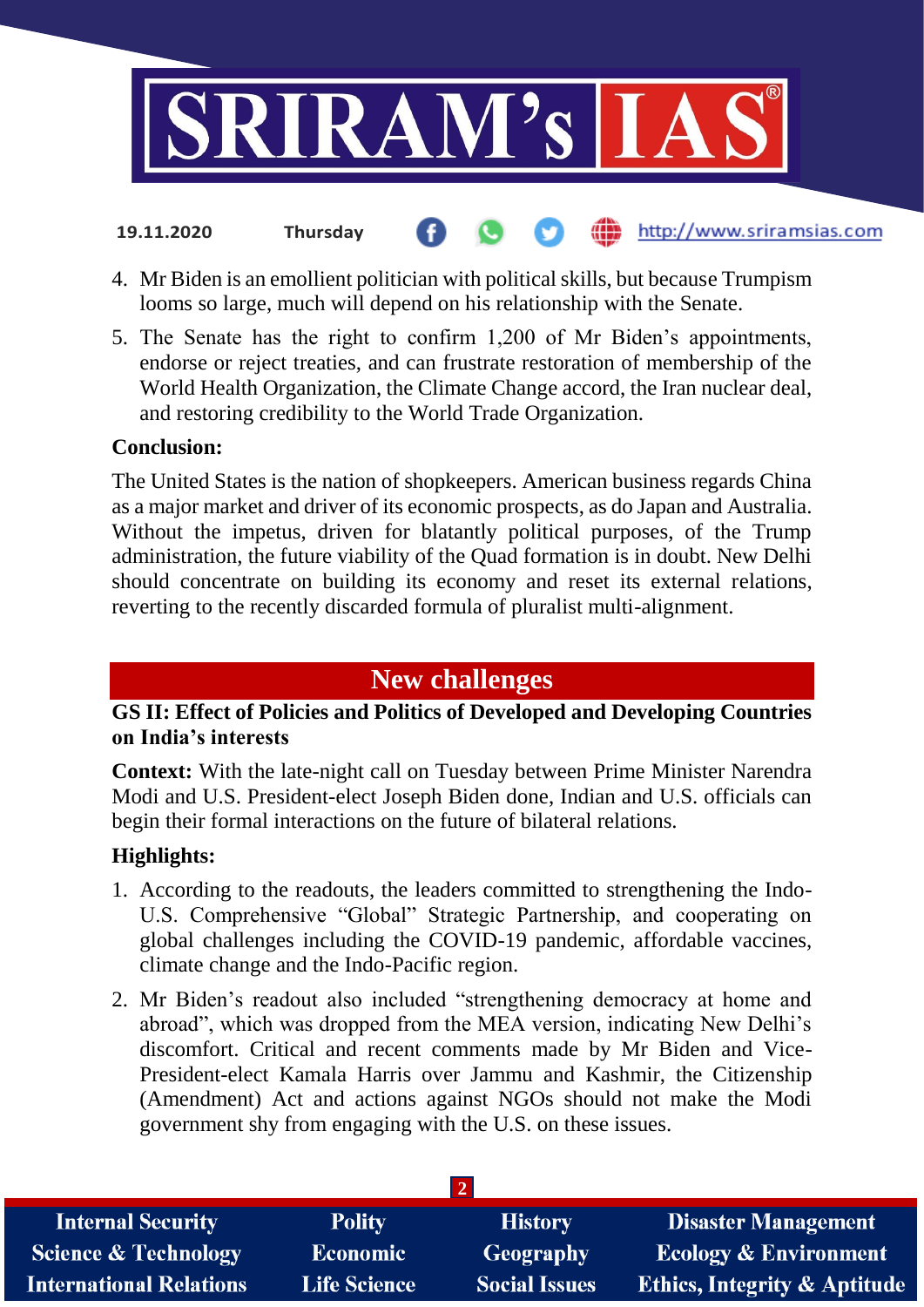

**19.11.2020 Thursday**

## http://www.sriramsias.com

# **COVID, economic recovery and more**

- 1. Making affordable vaccines available to their afflicted populations will be the immediate challenge.
- 2. On the need for economic recovery, their projected policies do not appear to be too divergent. Unveiling his administration's economic revival policy, Mr Biden announced a plan to "Buy American", and to ensure no government contract goes to companies that do not make their products in America.
- 3. The Modi government has already launched its "Atma Nirbhar Bharat" programme on similar lines, with External Affairs Minister S. Jaishankar made it clear that the globalised economy and trading arrangements have been assessed as detrimental to India's manufacturing industry.
- 4. On climate change, a decision by the U.S. to re-enter the Paris Accord will be welcomed by India, which is also hoping to promote cooperation on the International Solar Alliance that it co-founded in 2016 with France.
- 5. Finally, it is significant that Mr Biden expressed his commitment to the Indo-Pacific policy, but New Delhi will be keen to see just what shape the new administration intends to take in its measures to maintain a "secure and prosperous" Indo-Pacific, and how far the Biden Administration will challenge China's moves in the region.

# **Reinventing cities**

# **GS I: Urbanization, their problems and their remedies**

**Context:** A new urban development paradigm should focus on cutting disease spread Prime Minister Narendra Modi's call for a reimagining of urban planning and development to make cities and towns healthy and liveable after COVID-19 reflects the reality of decrepit infrastructure aiding the virus's spread.

# **Concerns with cities:**

1. He emphasised resetting the mindset, processes and practices for safe urban living, and acknowledged that governments actually do little for the working millions.

| <b>Internal Security</b>        | <b>Polity</b>       | <b>History</b>       | <b>Disaster Management</b>              |  |
|---------------------------------|---------------------|----------------------|-----------------------------------------|--|
| <b>Science &amp; Technology</b> | <b>Economic</b>     | Geography            | <b>Ecology &amp; Environment</b>        |  |
| <b>International Relations</b>  | <b>Life Science</b> | <b>Social Issues</b> | <b>Ethics, Integrity &amp; Aptitude</b> |  |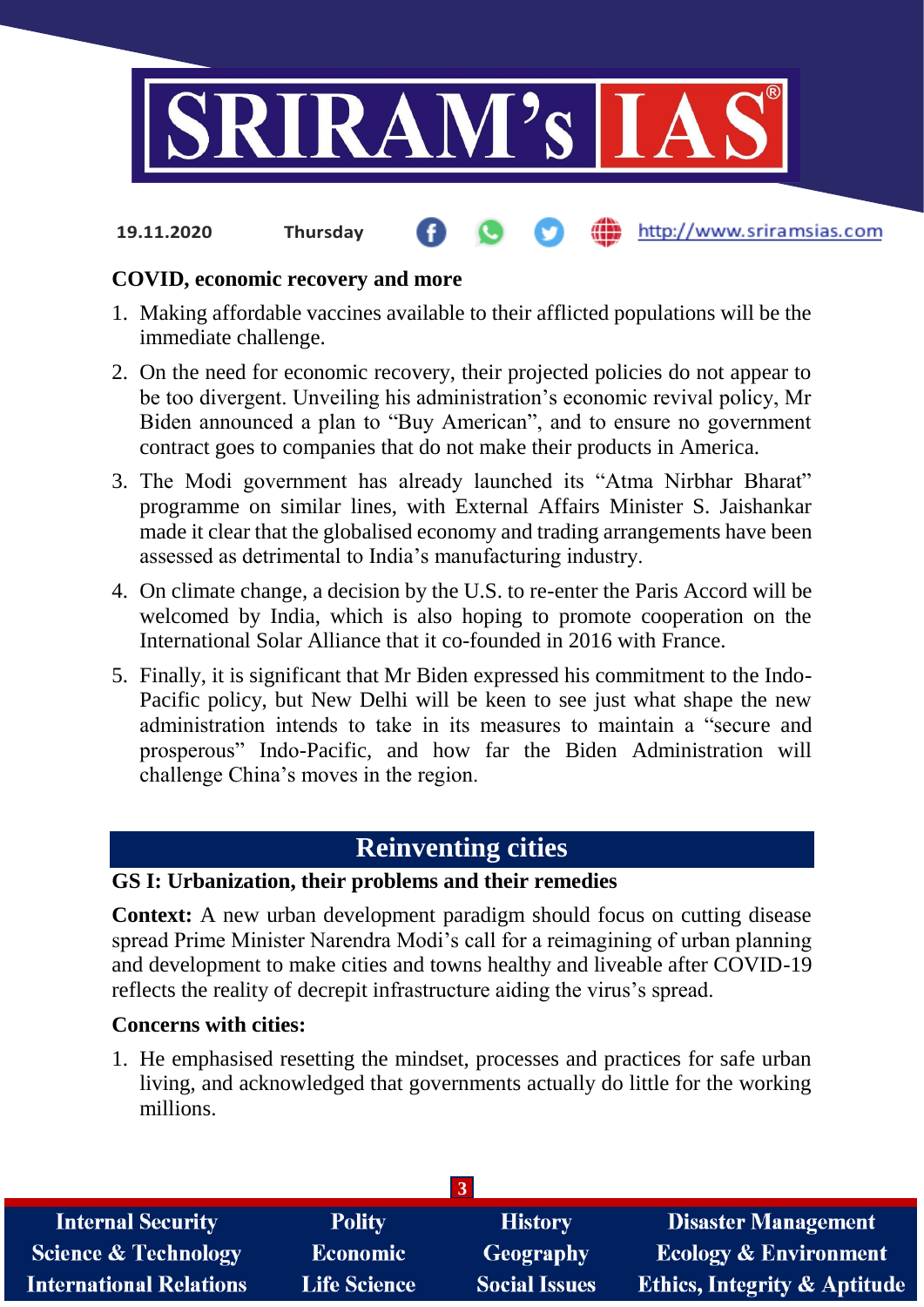

- http://www.sriramsias.com **19.11.2020 Thursday**
- 2. In the first hundred days of the pandemic, the top 10 cities affected worldwide accounted for 15% of the total cases, and data for populous Indian cities later showed large spikes that radiated into smaller towns.
- 3. Rapid transmission in Mumbai, Delhi, Bengaluru and Chennai was the inevitable outcome of densification and an inability to practise distancing norms.
- 4. It is only clear that the cities are not as they were before. If governments are serious about the reset moment — PM likened it to a post-World War reconstruction plan — they must resist returning to business-as-usual.

### **Challenges**

- 1. Good, affordable housing is the cornerstone of a sustainable and healthy city, but it also represents India's weakest link.
- 2. A well-designed rental housing that is key to protecting migrant labour and other less affluent sections remains poorly funded.
- 3. Mumbai is estimated to have added only 5% of rental housing in new residential construction (1961-2000), and that too led by private funding.
- 4. The post-COVID-19 era, therefore, presents an opportunity to make schemes such as the Centre's Affordable Rental Housing Complexes deliver at scale, focusing on new good houses built by the state — on the lines of the post-war reconstruction in Europe, Japan and South Korea.
- 5. It is also an open secret that laws on air pollution, municipal solid waste management and water quality are hardly enforced, and tokenism marks the approach to urban mobility.

### **Conclusion:**

Past scourges such as cholera, the plague and the global flu pandemic a century ago led to change — as sewerage, waste handling, social housing and health care that reduced disease. Governments are now challenged by the pandemic to show the political will to reinvent cities.

| $\overline{4}$                  |                     |                      |                                         |  |
|---------------------------------|---------------------|----------------------|-----------------------------------------|--|
| <b>Internal Security</b>        | <b>Polity</b>       | <b>History</b>       | <b>Disaster Management</b>              |  |
| <b>Science &amp; Technology</b> | Economic            | Geography            | <b>Ecology &amp; Environment</b>        |  |
| <b>International Relations</b>  | <b>Life Science</b> | <b>Social Issues</b> | <b>Ethics, Integrity &amp; Aptitude</b> |  |